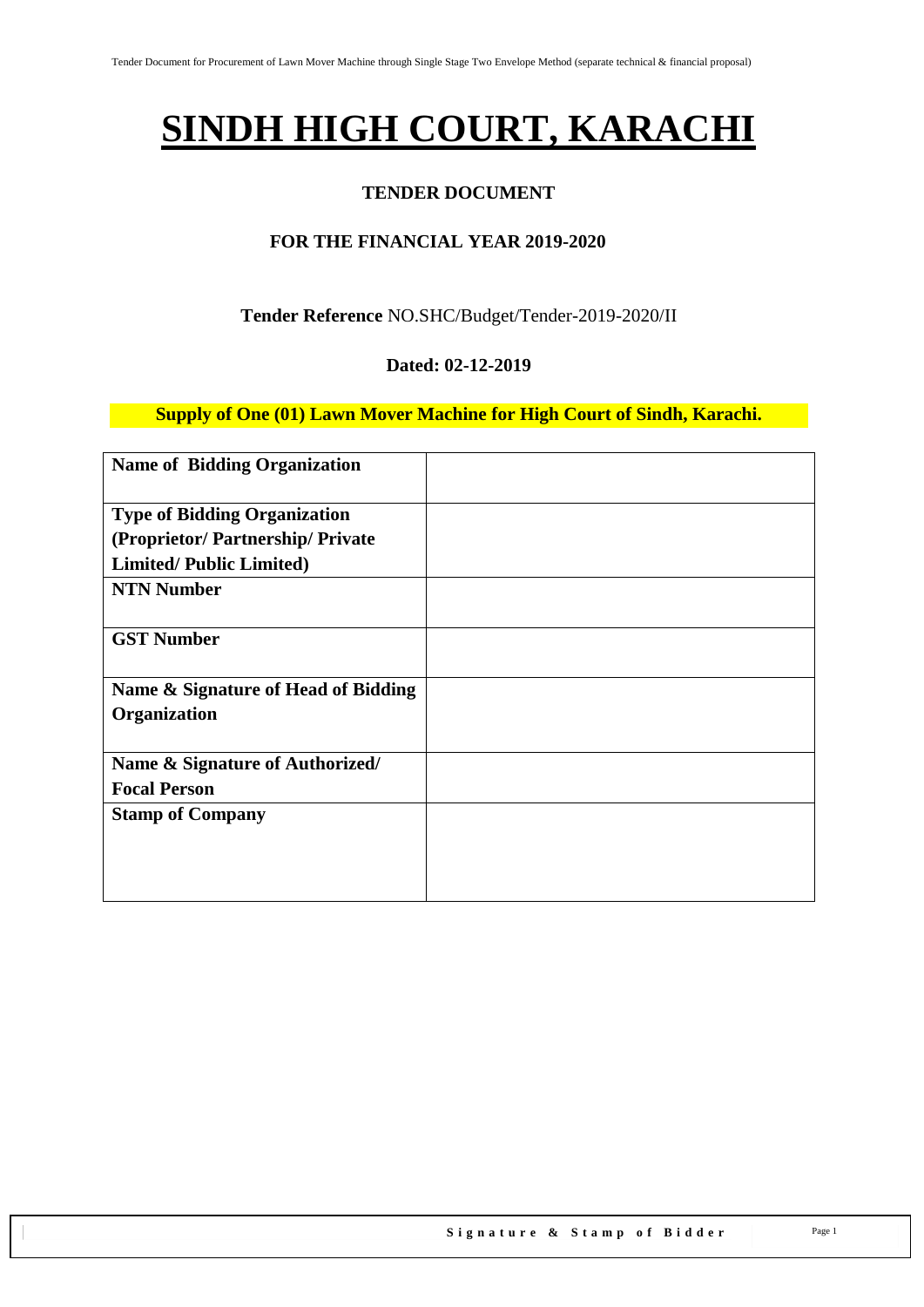#### **Contents**

| 1. |  |
|----|--|
|    |  |
|    |  |
|    |  |
|    |  |
|    |  |
|    |  |
|    |  |
|    |  |
|    |  |
|    |  |
|    |  |
|    |  |
|    |  |
|    |  |
|    |  |
|    |  |
|    |  |
|    |  |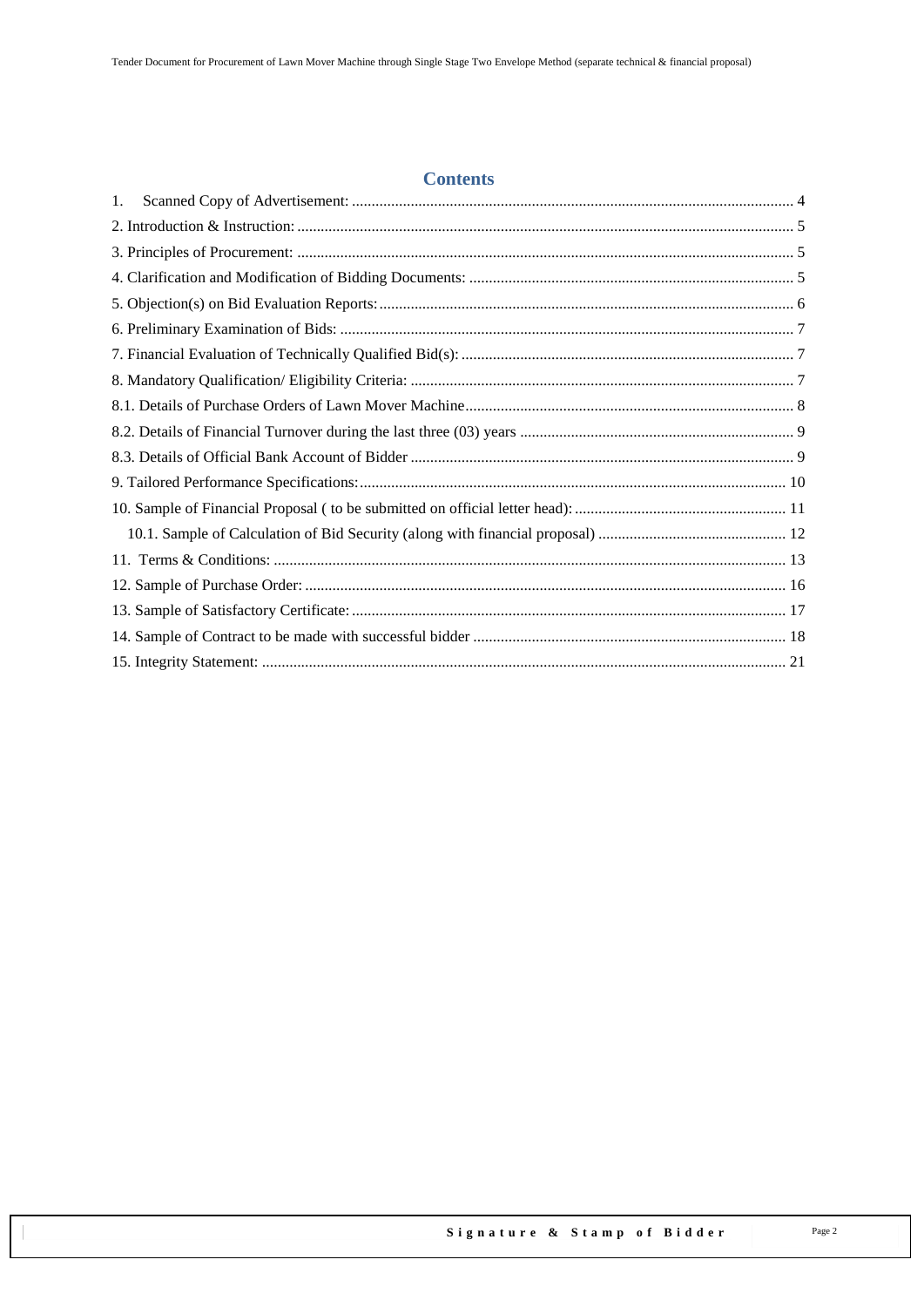Tender Document for Procurement of Lawn Mover Machine through Single Stage Two Envelope Method (separate technical & financial proposal)

Tender Reference No. \_\_\_\_\_\_\_\_\_\_\_\_\_ Dated\_\_\_\_\_\_\_\_\_\_\_\_\_\_

**To,** 

**The Learned Registrar, Sindh High Court, Karachi.**

Respected Sir,

We, the undersigned, offer to provide our services for **"Supply of one (01) Lawn Mover Machine for High Court of Sindh, Karachi"**, as a Bid, sealed in an envelope. Mr. \_\_\_\_\_\_\_\_\_\_\_\_\_\_\_\_\_\_\_ holding CNIC No. \_\_\_\_\_\_\_\_\_\_\_\_\_\_\_\_\_\_\_ has been authorized to attend the Bid Meetings on behalf of our organization.

We understand that Sindh High Court is not bound to accept any Proposal you receive and reserves the right to accept or reject any offer and to annul the bidding process and reject all proposals without assigning any reason or having to owe any explanation whatsoever.

The decision of Purchase Committee shall be final and cannot be challenged on any ground at any forum and the Purchase Committee will not be liable for any loss or damage to any party acting in reliance thereon. Sincerely,

**Name: Designation: Name of Company Dated:**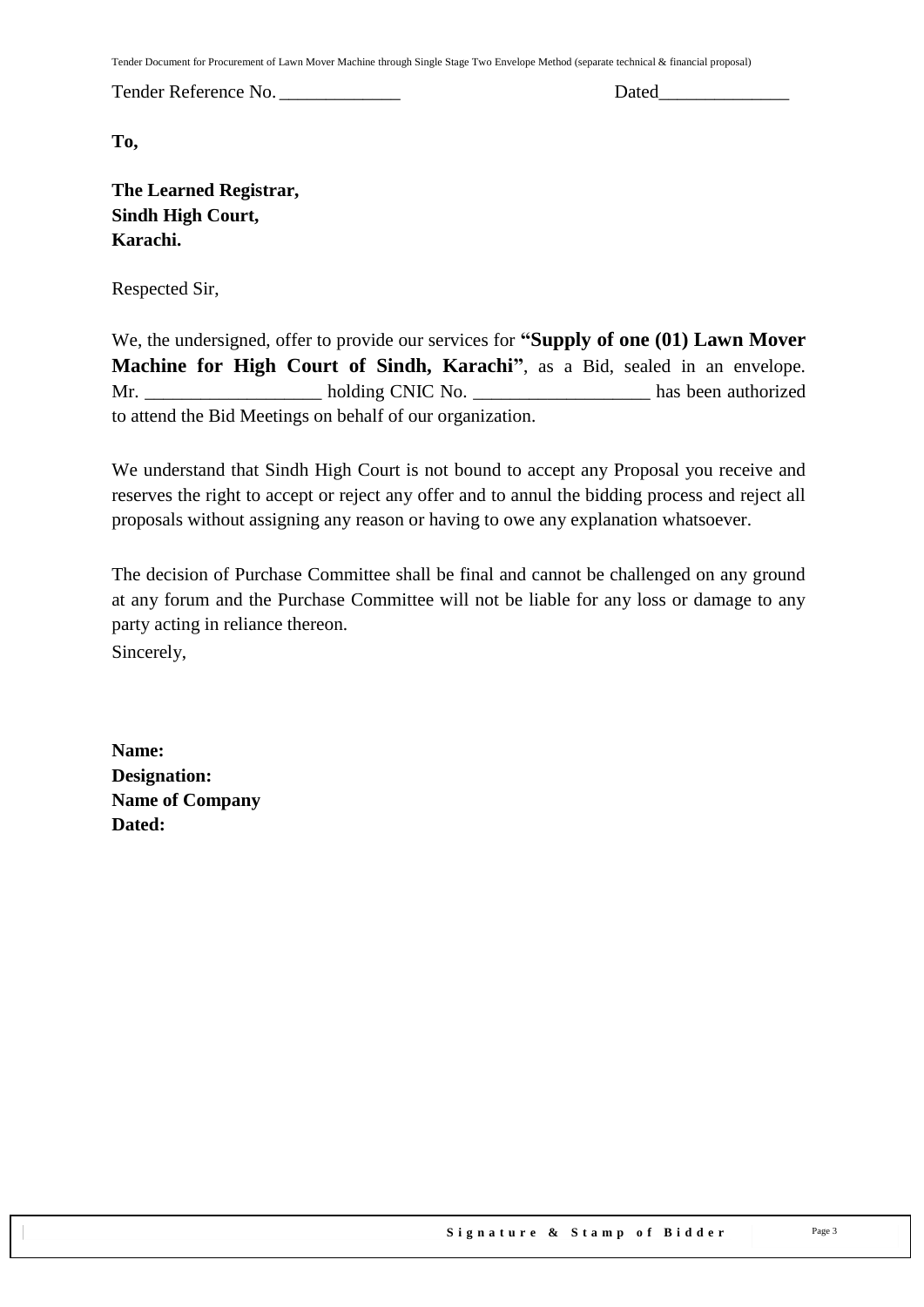# <span id="page-3-0"></span>**1. Scanned Copy of Advertisement:**

|                                        |                                                               | ٹـیـنـڈرنــوٹـس<br>منده بالكيوسندكرا بأماكومندرجد في ك مطابق مصلاتيكس اقدار ليزيت بشراؤ وليكب كالمحالة بالمناس والأبائر بالمساعة والمراسم فيفدر ومطلوب إلى با<br>سنكرا فتنحج بك لغات طسه يقاكار:                                                                                                                                                                                                                                                                                                                                                                                                                                                                                                                                                                                                                                                                                                                                                                                                                                                                                                                                                                                                                                                                                 |         |
|----------------------------------------|---------------------------------------------------------------|----------------------------------------------------------------------------------------------------------------------------------------------------------------------------------------------------------------------------------------------------------------------------------------------------------------------------------------------------------------------------------------------------------------------------------------------------------------------------------------------------------------------------------------------------------------------------------------------------------------------------------------------------------------------------------------------------------------------------------------------------------------------------------------------------------------------------------------------------------------------------------------------------------------------------------------------------------------------------------------------------------------------------------------------------------------------------------------------------------------------------------------------------------------------------------------------------------------------------------------------------------------------------------|---------|
| Abrue Ca                               | وشنعير المحاسك كالدوات                                        |                                                                                                                                                                                                                                                                                                                                                                                                                                                                                                                                                                                                                                                                                                                                                                                                                                                                                                                                                                                                                                                                                                                                                                                                                                                                                  | it d    |
| 2019 -646<br>ون ک11-30 کے              | 16 مايوليو 2019 كوبالمحادث<br>$\frac{2}{10}$ 4.11-00          | آنموہ کو بنب ادبر تشنیہ بنگ میں ایک دہشتگ<br>يل يكتوكر سيال بهانى بيك وعجا لونك وتنازز او بيك ومجال تك التباز ودوز بمناز زجد في كرسيال ما بحس تصور بمييا زمحلول<br>الرجل كأختر قلد ميز (ورك بمثيثن)، المثل كى المعادى أخرن فأكرر يكس وقيره                                                                                                                                                                                                                                                                                                                                                                                                                                                                                                                                                                                                                                                                                                                                                                                                                                                                                                                                                                                                                                       |         |
|                                        |                                                               | ميح وولفات وفسسه بق كار:                                                                                                                                                                                                                                                                                                                                                                                                                                                                                                                                                                                                                                                                                                                                                                                                                                                                                                                                                                                                                                                                                                                                                                                                                                                         | ملكل    |
| ويصنع بالكيانا وخالدونت                | ويقلبون محاسسة كابنار فتأوروقت                                |                                                                                                                                                                                                                                                                                                                                                                                                                                                                                                                                                                                                                                                                                                                                                                                                                                                                                                                                                                                                                                                                                                                                                                                                                                                                                  | h,      |
| 2019 / 5/17<br>$2.11 - 30 \angle \phi$ | $1/2019$ $\frac{1}{2}$ $17$<br>$\xi$ 11-00 $\xi$ <sub>U</sub> | قرابحى فو (69) 5. أنى اساسا ساية اورافخاون (58) 2.0 ش سكة ما باسا باين<br>(تاریخ) / USA (UK) این با این استفاده)                                                                                                                                                                                                                                                                                                                                                                                                                                                                                                                                                                                                                                                                                                                                                                                                                                                                                                                                                                                                                                                                                                                                                                 | Ä       |
| $2019 / \sqrt{18}$<br>$£11-30LCI$      | $\sqrt{2019/918}$<br>$£11-00$                                 | قرابحى دىمب دە(02) فولومىيات شىن (20CPM) سىلەت (دىم)<br>( بالن إسلامي الخطروا)                                                                                                                                                                                                                                                                                                                                                                                                                                                                                                                                                                                                                                                                                                                                                                                                                                                                                                                                                                                                                                                                                                                                                                                                   | $^{12}$ |
| 2019, 5:19<br>$2.1130$ (c)             | $J_1/2019$ $\sim$ 19<br>$2.11 - 00$                           | يا فى (05) ليكترك والركبار ( تم الأنم بضروريات: 200 تميلى كوانك أتحقند، جارش، المبن ليس<br>فرابحي وتحبب<br>المليانع محيام طدوازي جانف سلم الدآوشده باساوى سنبرروا                                                                                                                                                                                                                                                                                                                                                                                                                                                                                                                                                                                                                                                                                                                                                                                                                                                                                                                                                                                                                                                                                                                | 43      |
| 2019, 520<br>$£11-30∠c1$               | $J_1/2019$ $/20$<br>$£11-00L$ <sub>U</sub>                    | فرابحى وتصيب حاذنذ مسلم براسة بالوران كوريندروم كالخرش<br>$(\cup \mathbb{R}^{\mathbb{Z}} \cup \{ \cup \mathbb{Z}_2 \in \mathbb{N} \} \setminus \text{USA} / \text{UK})$                                                                                                                                                                                                                                                                                                                                                                                                                                                                                                                                                                                                                                                                                                                                                                                                                                                                                                                                                                                                                                                                                                          | i4      |
| 2019/220<br>$(11.30\angle\phi)$        | $\sqrt{(2019 - 20)}$<br>$£11-00 \angle$                       | فرابحى لان عود مقين (سيلف إرائيون)<br>(بارى: المريداني) كارونيا بارى المنابطة (بارى)                                                                                                                                                                                                                                                                                                                                                                                                                                                                                                                                                                                                                                                                                                                                                                                                                                                                                                                                                                                                                                                                                                                                                                                             | ış.     |
|                                        |                                                               | ويكرتضب لات<br>(1) كيندرو بنان عن من عمل تصيات معيار البيت آخر اورديم تواعد الواضيل ثال ب http://www.Sindhhighcourt.gov.pk تيت إالأن لواكن ما تتي ثاب (2) منده بل<br>أصيا على شفافيت اوركبتنى أن يدوس محق يست بعد الملقوم والتكان كوجاليت كى جانى يت كدوات والت كى بارا بخدمات كابيال بحس بسلالتين كوللكفور المارزاء<br>المحافظ ليس بينكيث مالياتى المجتمعل اورعلول والمركز بيد المكانون الموسوع المحاسب المستقبل المحالي المواسي المحاسب المحافل المستقبل المحافل المستقبل المحافل المستقبل المحافل المستقبل الموارد المحافل المستقبل المستقبل المست<br>الاقتصاد فرابط بجرل (قانس) فيراد في أورث اندون II كم إذ قذرور AHBL في أم يسترد بالبارة الوردون بوش كوا بك البغدوقيقش المداوي المقيومة<br>لما <mark>ت</mark> کی موجودگی میں کھولے جا کی گے۔(5) کی گلی مورٹ میں تائج کے میں شروع کی میں ایک کا کا کھول کی است کا میں اس کے ایک کے لیے کے میں ایک کے لیے۔<br>اما <mark>ت</mark><br>(فرهم يقبض من 14 باسكير في بقل المائة المائة المائية المحمد المائي الموسسة المستقدم المائي المائة ال المستقبل المحمد المائية والمائية والمحافظة المائية والمائية والمائية والمحمد المائية والمحمد المائية والمحمد المائية وال<br>ما في الدرنية، تفويش كيا جاياً به (9) منده بالكورث تشرك ما تواريخ المواسع المركبة كالتي حاصل ب-(10) براسة توفي نيفرد سة حقق استغدادات البذكري منز آصله |         |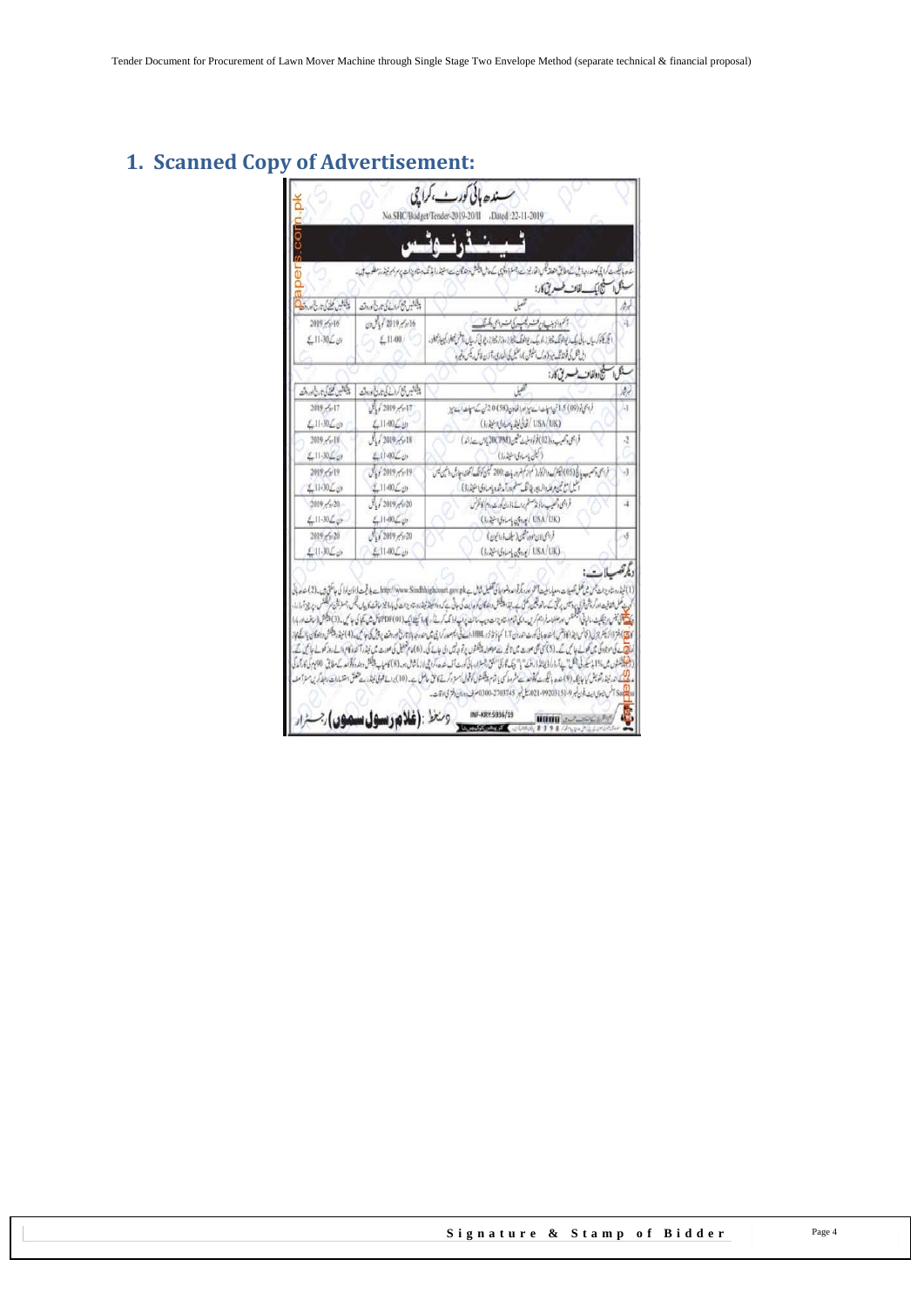## <span id="page-4-0"></span>**2. Introduction & Instruction:**

Dear Tenderer:

The **SINDH HIGH COURT (SHC)** is the highest judicial institution of the province of [Sindh.](https://en.wikipedia.org/wiki/Sindh) We are interested to **purchase one (01) Lawn Mover Machine for High Court of Sindh, Karachi** on item wise basis, as mentioned in tender document, from your esteemed firm / agency in transparent manner. SHC reserves the right to increase/ decrease the quantities as per requirement in the light of availability of funds, as per rules.

| <b>Description</b>           | Date | &             | time                      |                  |                  | of   Date & time of Opening |  |
|------------------------------|------|---------------|---------------------------|------------------|------------------|-----------------------------|--|
|                              |      |               | <b>Submission of Bids</b> |                  | of Bids          |                             |  |
| <b>Supply of lawn Mover</b>  | On   | <sub>or</sub> | before                    | $20^{\text{th}}$ | $20^{\text{th}}$ | December, 2019 at           |  |
| <b>Machine (Self Driven)</b> |      | December,     | 2019                      |                  |                  | at $11:30$ a.m.             |  |
| (UK/ USA/ EUROPEAN or        |      | $11:00$ a.m.  |                           |                  |                  |                             |  |
| equivalent standard)         |      |               |                           |                  |                  |                             |  |

#### <span id="page-4-1"></span>**3. Principles of Procurement:**

 Sindh High Court ensures that procurements are conducted in a *fair and transparent manner* and the object of procurement brings value for money to this Court. Hence, bidders are directed to provide soft copies of scanned tender documents, tax registration certificates, purchase orders, bank maintenance certificate, financial statements and undertaking. All such documents should be merged in one (01) PDF FILE for uploading on the concerned.

## <span id="page-4-2"></span>**4. Clarification and Modification of Bidding Documents:**

Bidding Document has been prepared by Procurement Committee as per rules. Clarifications (if any) for contents of bidding documents may be sent to the Procurement Committee through Registrar, High Court in writing, at least five calendar days prior to the date of opening of bid. Clarification in response to a query shall be uploaded on the official website of Sindh High Court. All bidders are advised to visit the website of Sindh High Court for keeping them updated.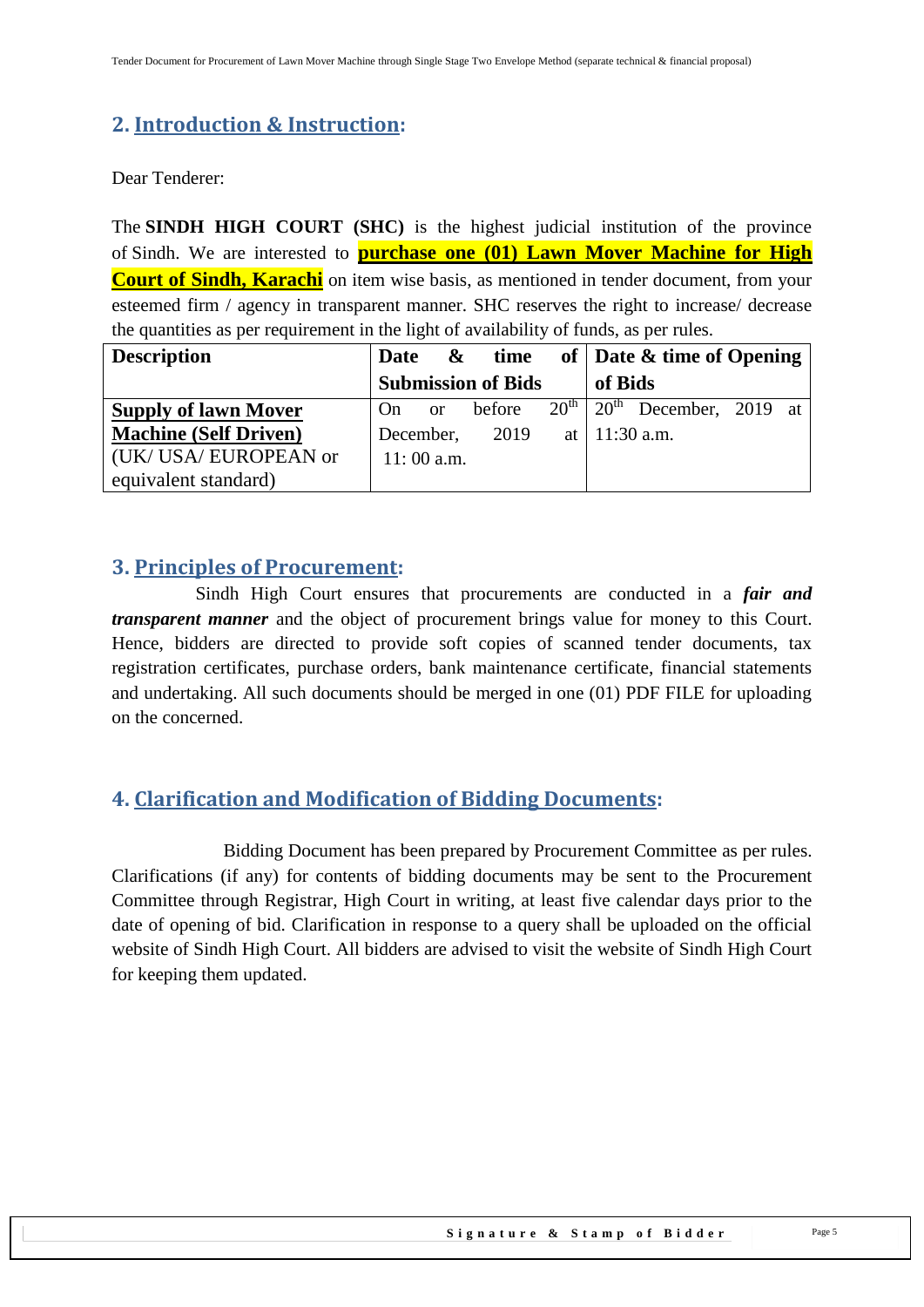It is stated that contents of bidding documents have been carefully read  $\&$ understood. All queries have been properly answered by the concerned Officers of Sindh High Court well before in time. We do not have any objections on the contents of the biding documents.

| Name:               |  |
|---------------------|--|
| <b>Designation:</b> |  |
|                     |  |
| Signature & stamp   |  |
|                     |  |

## <span id="page-5-0"></span>**5. Objection(s) on Bid Evaluation Reports:**

 Bid Receiving Time Sheet, Bid Attendance Sheet, Eligibility Criteria Report, Technical Bid Evaluation Report and Financial Bid Evaluation Report shall be uploaded on the official website of High Court of Sindh. Objection(s) if any should be submitted within THREE (03) calendar days of uploading of reports. Thereafter, no objection shall be entertained.

It is undertaken that it is our responsibility to download the above mentioned bid reports from the official website of Sindh High Court. It is also undertaken that objection (s) if any will be submitted within THREE (03) calendar days of uploading of reports and we will not submit any objection after the lapse of time.

| <b>Name</b>        |  |
|--------------------|--|
| <b>Designation</b> |  |
| <b>Cell Number</b> |  |
|                    |  |
| Signature & stamp  |  |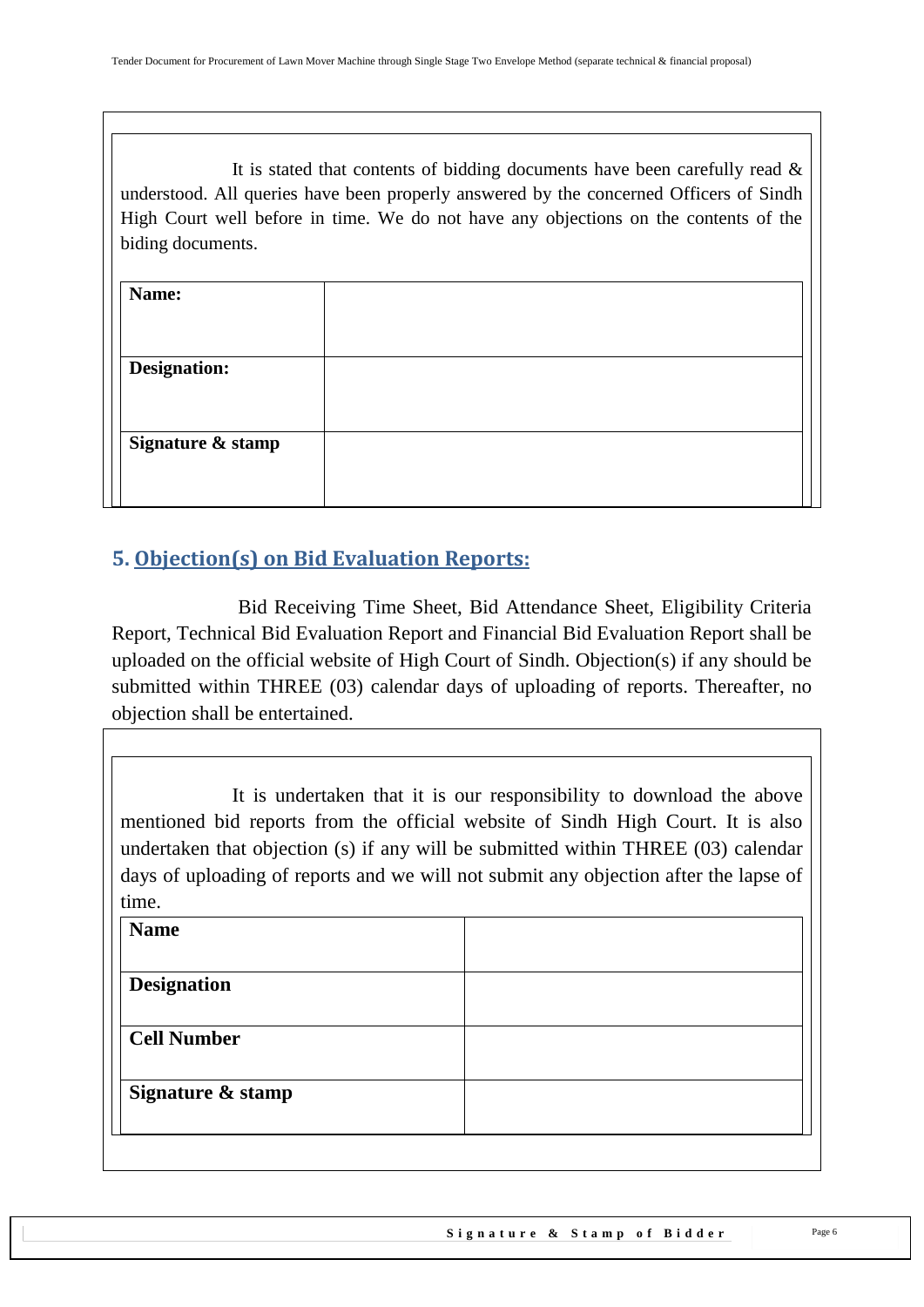## <span id="page-6-0"></span>**6. Preliminary Examination of Bids:**

 Procurement Committee as mentioned above shall examine the bids to confirm that all required documents (soft & hard copies) and specifications/ technical documentation requested in bidding documents have been provided, and to determine the completeness of each document submitted. If any of the required documents or information is missing, the bid shall be rejected. Further, Sindh High Court shall examine the Bid to confirm that all terms and conditions specified in the bidding documents have been accepted by the Bidder without any material deviation or reservation.

## <span id="page-6-1"></span>**7. Financial Evaluation of Technically Qualified Bid(s):**

 **Financial Evaluation of technically qualified Bid (s) shall be done on the basis of unit price without GST**. All government taxes shall be applicable as per rules. Tender may be awarded to the lowest technically bidder (s) subject to fulfillment of all the terms & conditions of bidding documents and specifications/ requirements of Sindh High Court as mentioned in bidding documents.

| S.No.          | <b>Eligibility Criteria</b>                                               | <b>Available</b><br>(YES/NO)<br>To be filled<br>by the<br>bidder |
|----------------|---------------------------------------------------------------------------|------------------------------------------------------------------|
| 1              | <b>Profile</b> of company/firm                                            |                                                                  |
| $\overline{2}$ | Complete filled, signed & stamped Tender Document                         |                                                                  |
| 3              | <b>Relevant Tax Registration Certificates</b>                             |                                                                  |
| $\overline{4}$ | <b>Minimum Experience of at least three (03) years</b>                    |                                                                  |
| 5              | Copies of <b>at least SIX (06) Purchase Orders</b> of Lawn Mover          |                                                                  |
|                | Machine during the last three years.                                      |                                                                  |
| 6              | <b>Undertaking</b> on judicial stamp paper that firm has never been       |                                                                  |
|                | blacklisted by any government semi government, autonomous and             |                                                                  |
|                | stated owned organization.                                                |                                                                  |
| 7              | Average Financial turnover of at least $\mathbf{Rs.}$ 2 million per annum |                                                                  |
|                | during the last three years. (financial statements are required)          |                                                                  |
| 8              | <b>Bank Maintenance Certificate</b>                                       |                                                                  |

## <span id="page-6-2"></span>**8. Mandatory Qualification/ Eligibility Criteria:**

It is undertaken that I have provided soft and hard copies of the above mentioned documents. It is understood that Sindh High Court reserves the right to reject our bid/ disqualify us in case of non-availability of the above mentioned documents and decision of Sindh High Court shall be final.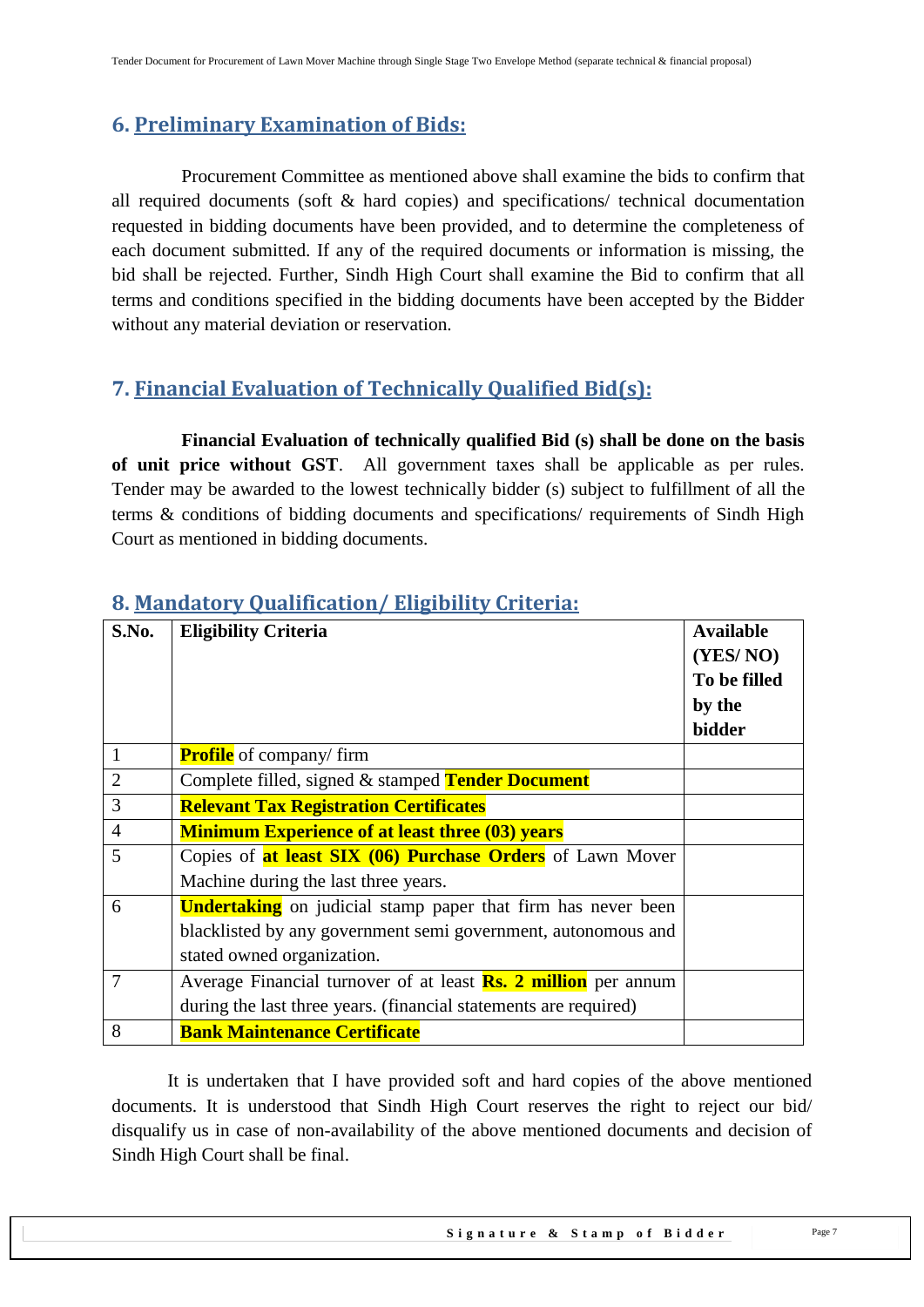| Name:               |  |
|---------------------|--|
|                     |  |
| <b>Designation:</b> |  |
|                     |  |
| Signature & stamp   |  |
|                     |  |
|                     |  |
|                     |  |

## <span id="page-7-0"></span>**8.1. Details of Purchase Orders of Lawn Mover Machine**

| S.No           | Purchase Order issued Purchase |                 | <b>Date</b>     | of Details |
|----------------|--------------------------------|-----------------|-----------------|------------|
|                | by                             | <b>Order No</b> | <b>Purchase</b> |            |
|                | (Name of Organization)         |                 | Order           |            |
| $\overline{1}$ |                                |                 |                 |            |
|                |                                |                 |                 |            |
| $\overline{2}$ |                                |                 |                 |            |
|                |                                |                 |                 |            |
| $\overline{3}$ |                                |                 |                 |            |
|                |                                |                 |                 |            |
| $\overline{4}$ |                                |                 |                 |            |
|                |                                |                 |                 |            |
| $\overline{5}$ |                                |                 |                 |            |
|                |                                |                 |                 |            |
| $\overline{6}$ |                                |                 |                 |            |
|                |                                |                 |                 |            |
| $\overline{7}$ |                                |                 |                 |            |
|                |                                |                 |                 |            |
| $8$            |                                |                 |                 |            |
|                |                                |                 |                 |            |
| $\overline{9}$ |                                |                 |                 |            |
|                |                                |                 |                 |            |
| $10$           |                                |                 |                 |            |
|                |                                |                 |                 |            |
|                |                                |                 |                 |            |
| $11\,$         |                                |                 |                 |            |
|                |                                |                 |                 |            |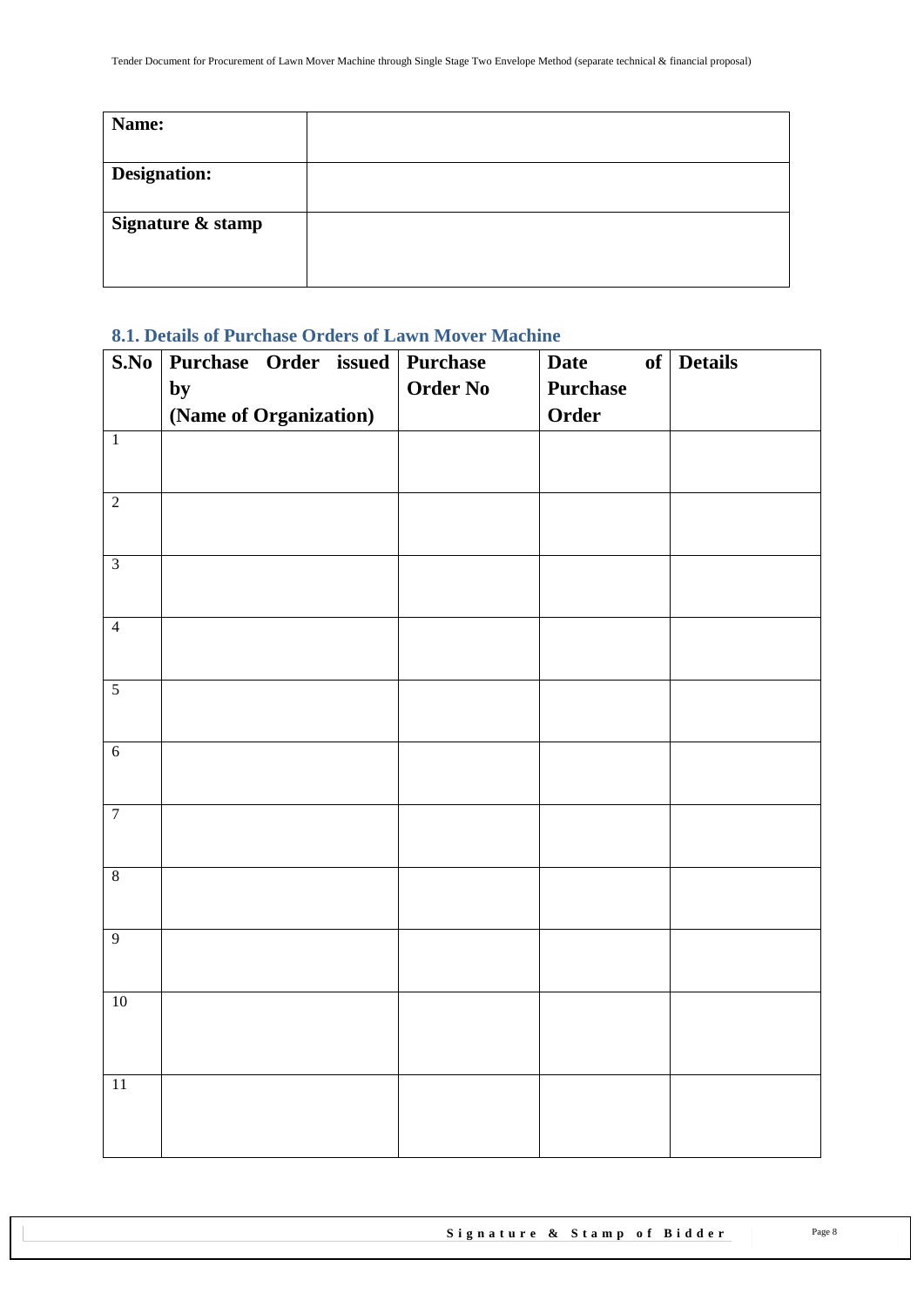#### <span id="page-8-0"></span>**8.2. Details of Financial Turnover during the last three (03) years**

| S.No | <b>Financial Year</b> | Turnover (Rs.) |
|------|-----------------------|----------------|
|      |                       |                |
| -1   |                       |                |
|      |                       |                |
|      |                       |                |
|      |                       |                |
| 2    |                       |                |
|      |                       |                |
|      |                       |                |
|      |                       |                |
|      |                       |                |
| 3    |                       |                |
|      |                       |                |

#### <span id="page-8-1"></span>**8.3. Details of Official Bank Account of Bidder**

| <b>Name of Bank</b>        |  |
|----------------------------|--|
| <b>Branch Code</b>         |  |
| <b>Address of Bank</b>     |  |
| <b>Bank Account Number</b> |  |
| <b>Available Balance</b>   |  |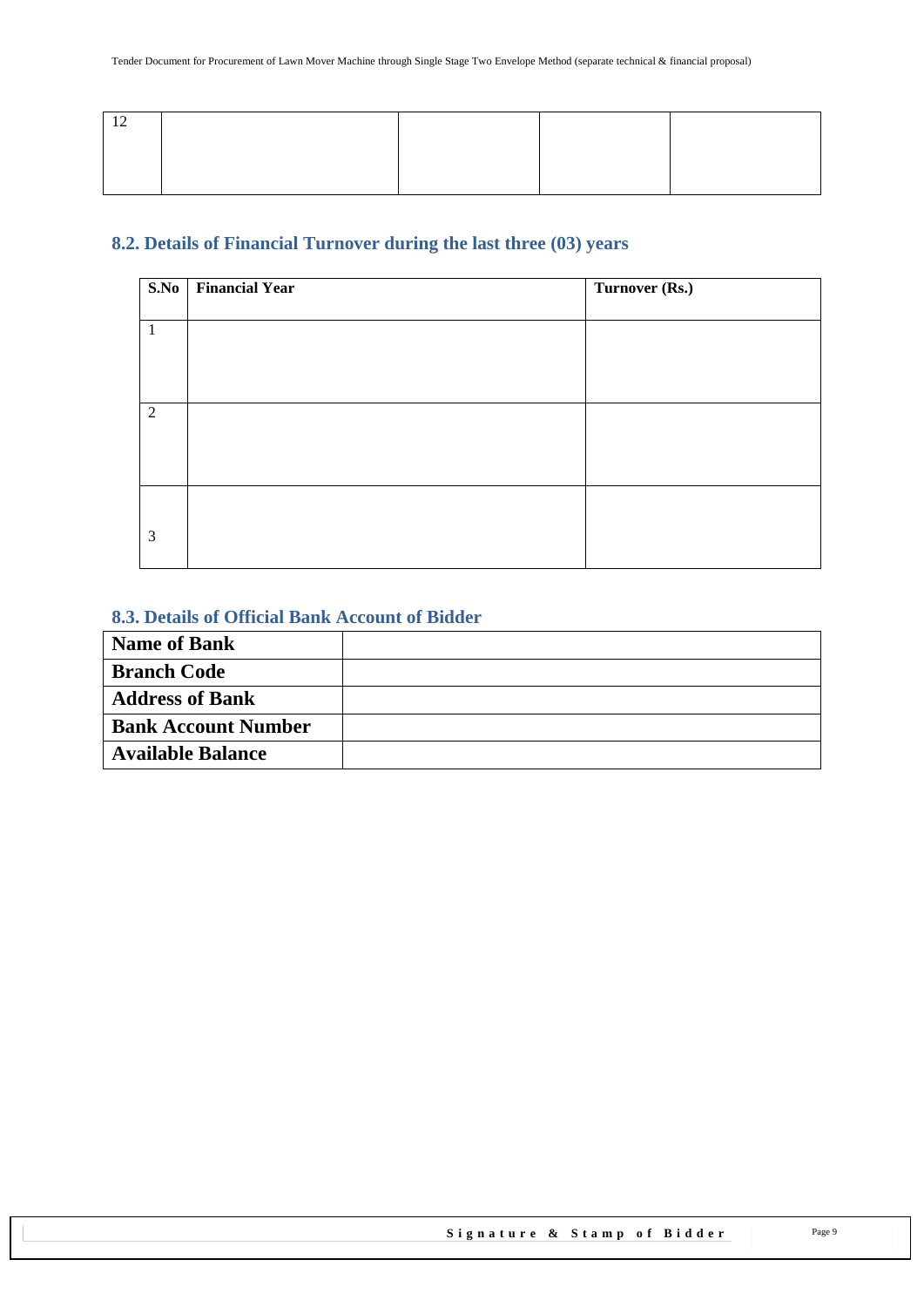## <span id="page-9-0"></span>**9. Tailored Performance Specifications:**

Following Tailored Performance specifications describes only the essential performance requirements of Sindh High Court. Bidders are encouraged to establish the best way to achieve them by using their full expertise and innovation to offer the best available Lawn Mover Machine as per following performance specifications.

| <b>Desired Performance specifications of SHC</b>                                                                                                                                                                                                                     | <b>Specifications of Lawn</b><br><b>Mover Machine offered by</b> |
|----------------------------------------------------------------------------------------------------------------------------------------------------------------------------------------------------------------------------------------------------------------------|------------------------------------------------------------------|
|                                                                                                                                                                                                                                                                      | <b>Bidder</b>                                                    |
| <b>Country of Origin:</b>                                                                                                                                                                                                                                            |                                                                  |
| UK/ USA/ European or equivalent standard                                                                                                                                                                                                                             |                                                                  |
| <u><b>Usage:</b></u>                                                                                                                                                                                                                                                 |                                                                  |
| Self-Driven Lawn Mover Machine is required for<br>Lawns of High Court of Sindh. Lawn. It should have<br>been designed to make quick work of grooming<br>grass, leaving more free time for the Operator/<br>Gardner.<br>Should have been designed for medium to large |                                                                  |
| garden/lawns.                                                                                                                                                                                                                                                        |                                                                  |
| <b><i>Engine:</i></b>                                                                                                                                                                                                                                                |                                                                  |
| Heavy Power Honda Engine or imported/equivalent<br>standard.                                                                                                                                                                                                         |                                                                  |
| Fuel:                                                                                                                                                                                                                                                                |                                                                  |
| Diesel or petrol.                                                                                                                                                                                                                                                    |                                                                  |
| <b>Features:</b>                                                                                                                                                                                                                                                     |                                                                  |
| $\triangleright$ Environmental friendly.<br>$\triangleright$ Features to immediately stop the blade rotation<br>when it is not being operated.<br>$\triangleright$ Corrosion resistance<br>Robustness<br>$\triangleright$ High efficient                             |                                                                  |
| <b>Accessories:</b>                                                                                                                                                                                                                                                  |                                                                  |
| With installation and all accessories,<br><b>Warranty:</b>                                                                                                                                                                                                           |                                                                  |
| Five years free service with parts                                                                                                                                                                                                                                   |                                                                  |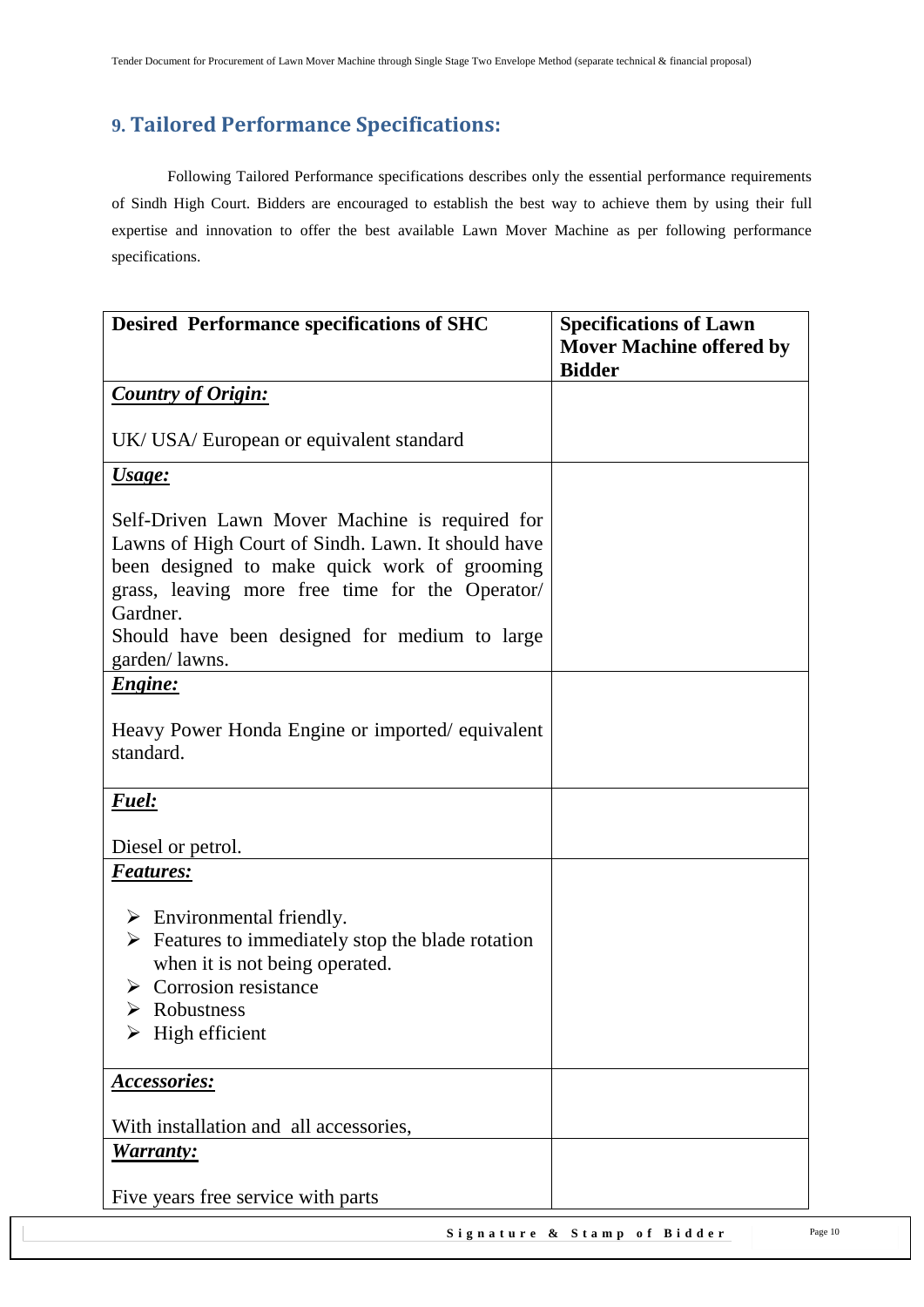| Parts:                                        |                        |
|-----------------------------------------------|------------------------|
| Parts must be easily available in the market. |                        |
| <b>Brochure</b>                               | <b>Attach Brochure</b> |

#### <span id="page-10-0"></span>**10. Sample of Financial Proposal ( to be submitted on official letter head):**

Bidders are advised to submit financial proposal as per following format on the official letter head of bidder which must be properly signed & stamped.

| S.No | Make & Model of Lawn   Unit Price without GST   Unit Price without<br><b>Mover Machine</b> | Rs. (in figures) | <b>GST Rs.</b> (in words) |
|------|--------------------------------------------------------------------------------------------|------------------|---------------------------|
|      |                                                                                            |                  |                           |

- No extra charges shall be paid for installation & transportation.
- All Government taxes shall be applicable as per rules.
- Taxes shall be deducted by the Office of A.G Sindh and its decision shall be final.
- Bidder should be active vendor I.D at the time of submission of bill.
- Bidder shall be bound to submit all required documents along with bill.

| <b>Name</b>        |  |
|--------------------|--|
| <b>Designation</b> |  |
| <b>Cell Number</b> |  |
| Signature & stamp  |  |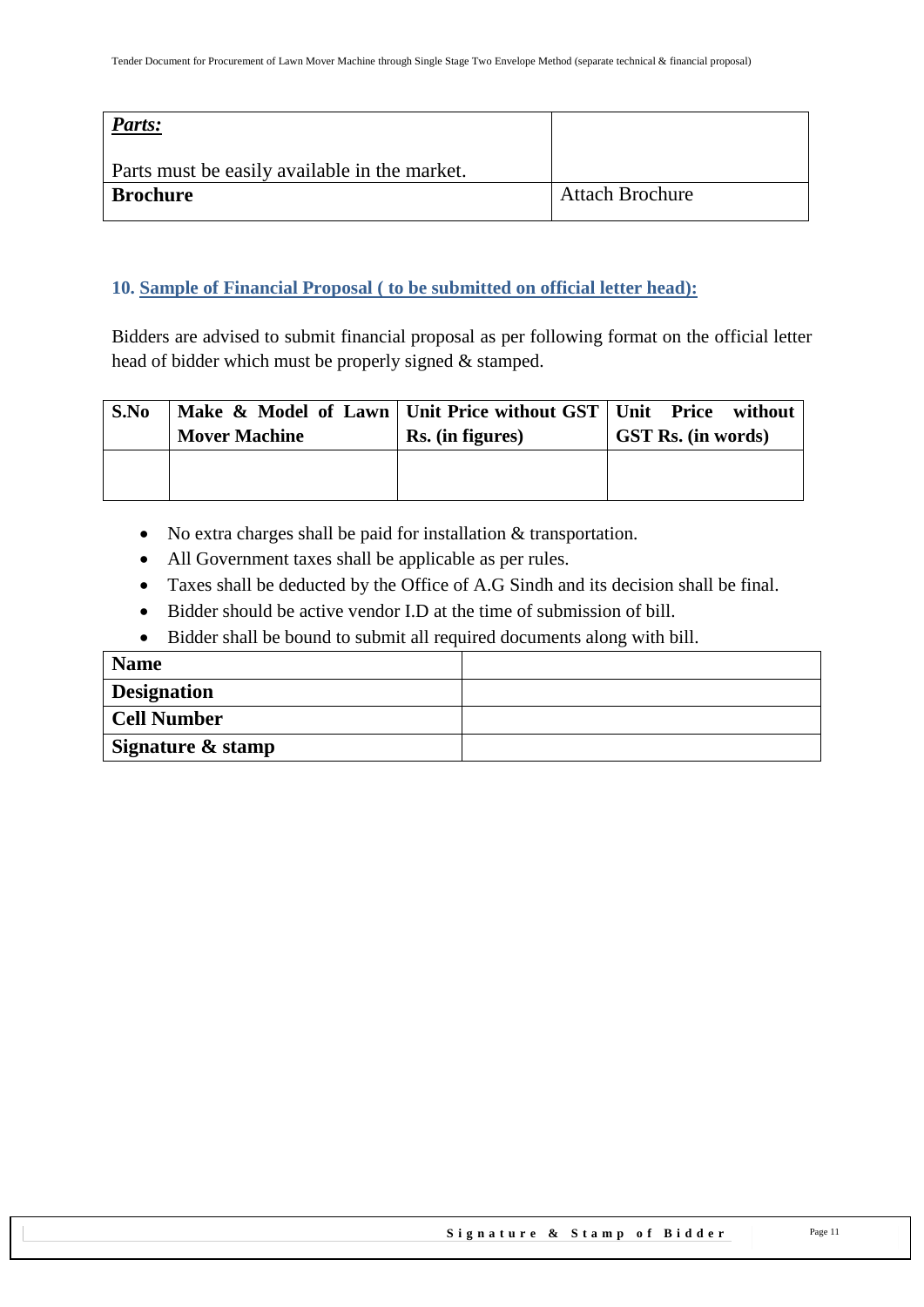## <span id="page-11-0"></span>**10.1. Sample of Calculation of Bid Security (along with financial proposal)**

- 1. **Bid Security of 1% of total quoted amount** will be deposited along with Tender Document in shape of BID SECURITY FORM/ PAY ORDER/ BANK DRAFT as reflected in tender notice.
- 2. Bid Security should favour Registrar, High Court of Sindh, Karachi.
- 3. Separate Bid Security must be submitted for each item as per following format.

| <b>Bid Security for a Lawn Mover Machine</b> |                                                |                 |                                     |
|----------------------------------------------|------------------------------------------------|-----------------|-------------------------------------|
| Make & Model of Quoted Item                  | <b>Unit Price without</b><br><b>GST</b><br>Rs. | Quantity        | <b>Amount</b><br>without GST<br>Rs. |
|                                              |                                                | <b>One</b> (01) |                                     |
| <b>Total Amount</b><br>(without GST)         |                                                |                 |                                     |
| 1% of Total Amount                           |                                                |                 |                                     |
| <b>Pay Order Number</b>                      |                                                |                 |                                     |
| <b>Pay Order Issuance Date</b>               |                                                |                 |                                     |
| <b>Name of Banker</b>                        |                                                |                 |                                     |
| <b>Amount of Pay Order</b>                   |                                                |                 |                                     |
| <b>Period of Validity</b>                    |                                                |                 |                                     |

- 1. Rates must be quoted in Pakistani Currency.
- 2. Rates must be quoted without GST. GST shall be applicable as per rules.
- 3. All government taxes shall be applicable as per rules.
- 4. All government taxes will be deducted by the office of A.G Sindh and its decision shall be final in respect of taxation and billing.
- 5. Bidders must have active Vendor ID of A.G Sindh.
- 6. Successful Bidder (s) will be required to submit complete bill along with copies of required documents to Budget Branch of Sindh High Court for forwarding the same to Accountant General Sindh, Karachi.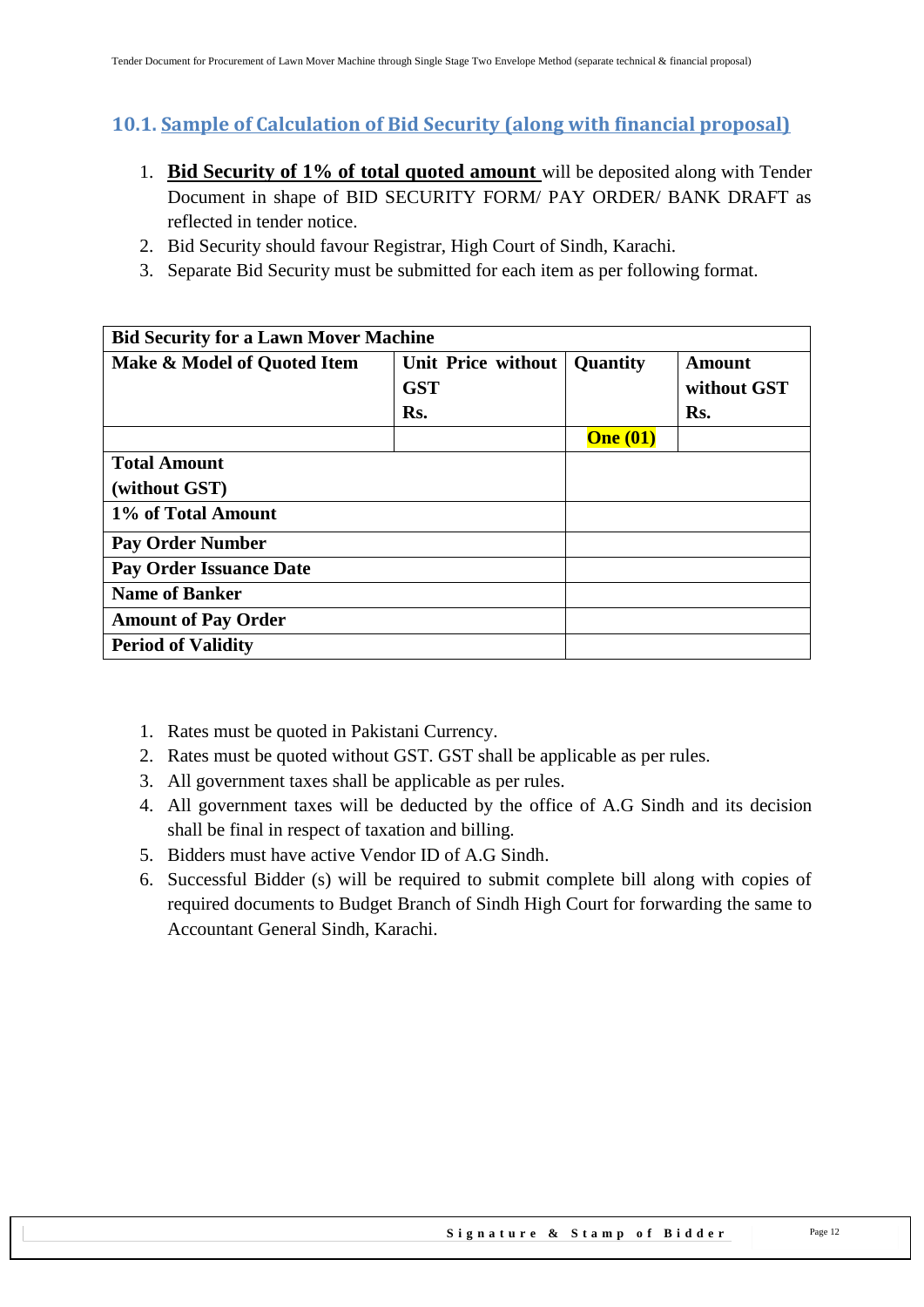## <span id="page-12-0"></span>**11. Terms & Conditions:**

- 1. **Bidding Method**: Single Stage-Two Envelopes method will be adopted for bidding process as per SPPRA Rules. Bidders are required to submit separate technical & financial proposal.
- 2. **Qualification/ Eligibility:** Bidders are bound to submit soft and hard copies of all documents as mentioned in Eligibility Criteria Section, in order to establish their eligibility to participate in bid. In case of non-availability of either, soft or hard copy, bidder may be disqualified.
- 3. **Release of Bid Security**: The bid security of unsuccessful bidder will be released by SHC after award of work or after expiry of bid validity period as per rules.
- 4. **Late Bids**: Sindh High Court shall not consider any bid that arrives after the deadline for submission of bids, as reflected in NIT. Any bid received after the deadline for submission of bids shall be declared late, rejected, and returned unopened to the Bidder.
- 5. **Responsive Bids**: A substantially responsive Bid is one that conforms to all the terms, conditions, and specifications of the Bidding Documents without material deviation, reservation, or omission. Non-responsive Bids shall not be considered. Bidders are advised in their own interest to prepare their bids as per format, requirements, terms & conditions, mentioned in bid documents. Bidders are also advised to submit soft and hard copies of all required documents along with their bids.
- 6. **Award of Contract**: Sindh High Court may award the Contract to the **technically qualified Bidder** whose offer has been determined to be the lowest bid and is substantially responsive to the Bidding Documents, provided further that the Bidder is determined to be qualified to perform the Contract satisfactorily.
- 7. **Notification/ Purchase Order for Award of Contract**: Prior to the expiration of the period of bid validity, Sindh High Court will notify the successful Bidder, in writing, that its Bid has been accepted. Until a formal Contract is prepared and executed, the purchase order/ notification of award shall constitute a binding Contract.
- 8. **Performance Security**: The bid security of successful bidder will be released after submission of Performance Security equal to **5% of total cost of contract**.
- 9. **Release of Performance Security**: Performance Security shall be released after successful delivery of goods and issuance of satisfactory certificate from Assistant Registrar, Resident-II.
- 10. **Validity Period:** The procurement contract will be awarded within bid **validity period i.e. 90 days** as per SPRRA Rules.
- 11. **Receiving/Acceptance of Purchase Order:** The vendor will sign the copy of the Purchase Order as acknowledgement. Copy of Purchase Order along with relevant documents must be submitted along with bill.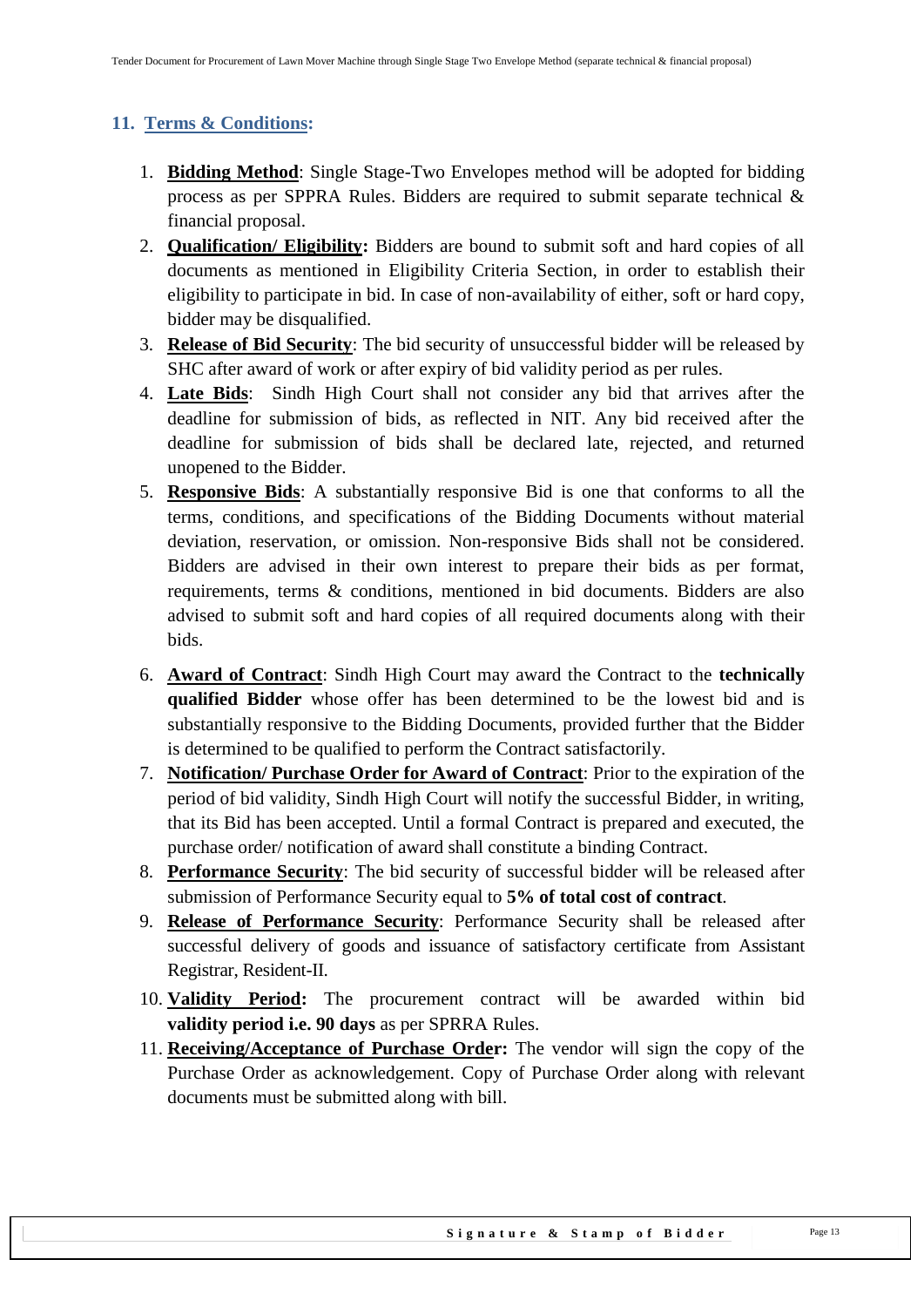- 12. **Delivery Mechanism**: Successful bidder shall deliver the goods within **fifteen (15) calendar days** of issuance of Purchase Order.
- 13. **Delayed Delivery:** 1% penalty of the total amount will be imposed per day for which the company/firm/agency failed to deliver within the delivery/execution period or the request for extension in delivery time declined by SHC.
- 14. **Inspection:** Physical inspection will be carried out by the Store Supervisor of this Court. Ordered material is subject to final inspection at the time of delivery.
- 15. **Quantity Delivered:** Competent Authority reserves the right to increase/decrease the quantity as per requirement and availability of funds, as per rules.
- 16. **Payment Term:** Payment shall not be made in advance before making delivery. Payment shall be issued by the office of A.G Sindh and cheque will be handed over to bidder (s) or his authorized representative (s).
- 17. **Condition of Goods**: All items must meet in all respects with the specifications & conditions of the Order and must be in good condition & conform to the best industrial quality standards; otherwise they will be liable to be rejected as per rules.
- 18. **Rejection of Goods:** We reserve the right to cancel any or all the items if material is not in accordance with our specification or if the delivery is delayed.
- 19. **Disclosure of Confidential Script/Material:** All rights reserve with the SHC and no information either in written/electronic media/copying form should be disseminated without the permission of the authority.
- 20. **Resolution of Differences:** In case of any difference or dispute arises between the parties, the same shall be dealt with as per rules.
- 21. **Rules, Regulations & Policies:** All rules, regulations and policies will be governed in accordance to the SPPRA.
- 22. **Mistakes in Calculation:** The contractor/ supplier will be liable for any mistakes in calculation of price/ rate and amount and shall be liable to suffer the loss arises at any stage of contract, due to mistakes in calculation or tax rates.
- 23. **Government tax(es), levi(es) and charges(s)**: All Government taxes (including Income tax and stamp duty), levies and charges will be charged as per rules. Bidder should keep them updated regarding taxation issues in consultation with the relevant tax regulatory authorities.
- 24. **Stamp Duty**: Stamp duty will be levied as per rules.
- 25. **Alternative Bids**: Alternative bids shall not be considered.
- 26. **Cost of Bidding**: The Bidder shall bear all costs associated with the preparation and submission of its bid, and Sindh High Court shall not be responsible or liable for those costs, regardless of the conduct or outcome of the bidding process.
- 27. **Rights of Sindh High Court**: Sindh High Court reserves the right to accept or reject any bid, and to annul the bidding process and reject all bids at any time prior to contract award, without thereby incurring any liability to Bidders.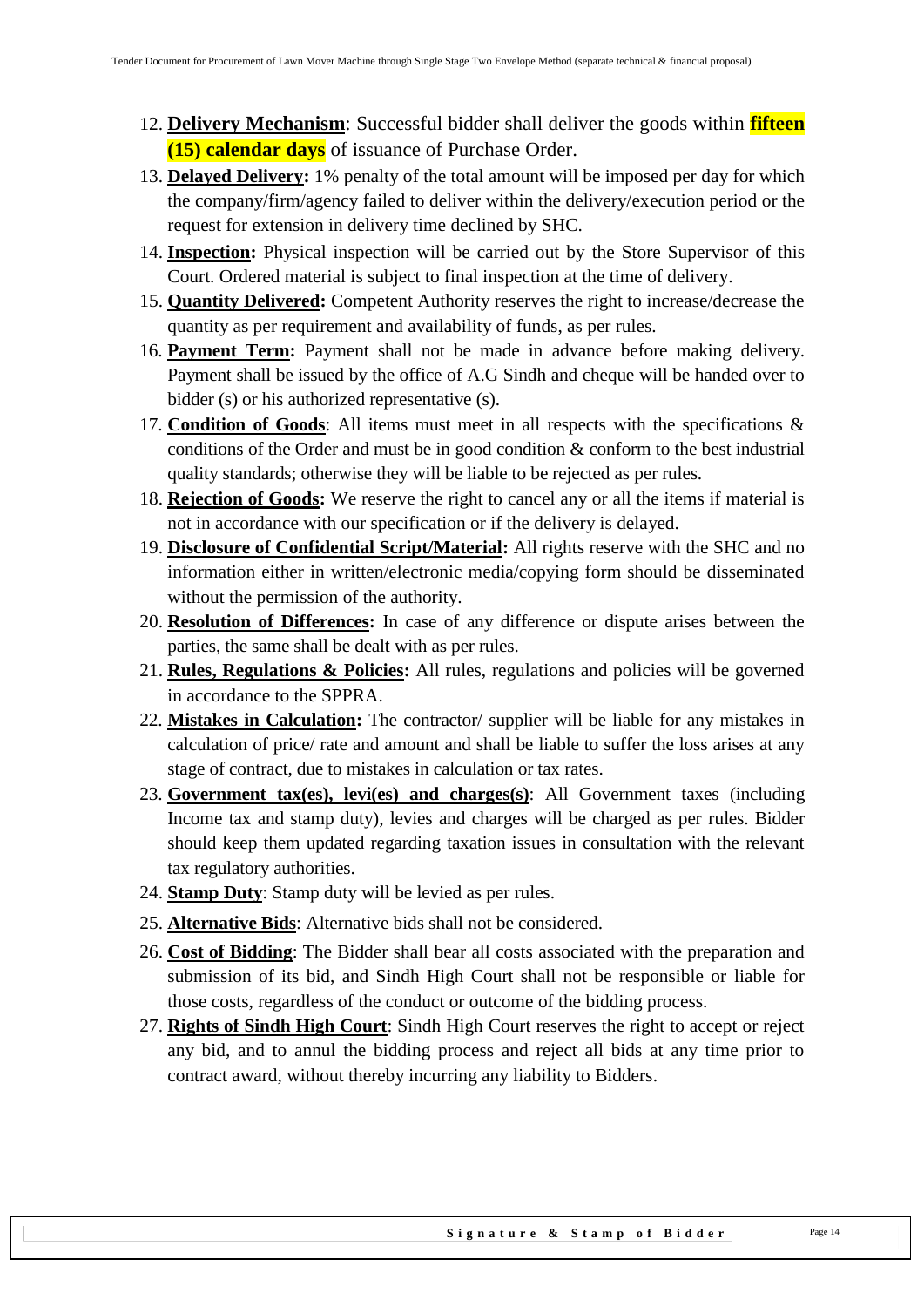- 28. **Interest on Late Payments**: No interest shall be paid on late payment if cheque is received late from the Office of A.G Sindh. However, every effort shall be made for timely payments to successful bidders.
- 29. **Insurance:** The goods supplied under that contract should be fully insured. All cost of insurance shall be paid by the successful bidder. If the goods are not insured then risk if any shall be suffered by the successful bidder.
- 30. **Warrants:** Supplier must warrants that goods supplied would be new, unused and as per best industrial standards.
- 31. **Termination of Contract**: SHC may terminate the contract, if the successful bidder fails to supply all or parts of goods within definite time or fails to perform any other obligations of contract or bidder has failed to submit performance security or bidder has involved in fraud/ corruption.

It is hereby certified that the terms and conditions have been read, agreed upon and signed.

| Name:               |  |
|---------------------|--|
| <b>Designation:</b> |  |
| Signature & stamp   |  |
| <b>Cell No</b>      |  |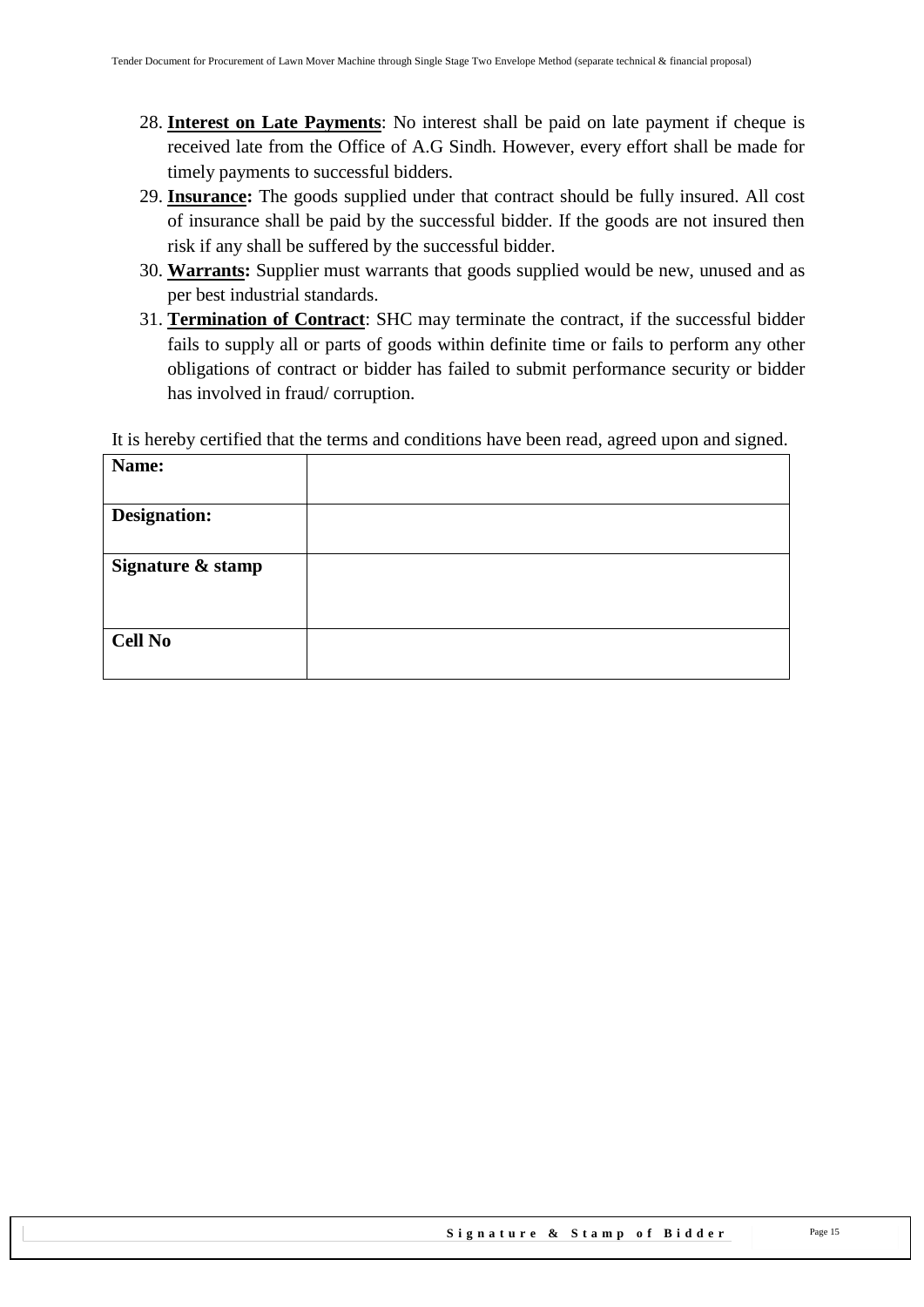## <span id="page-15-0"></span>**12. Sample of Purchase Order:**

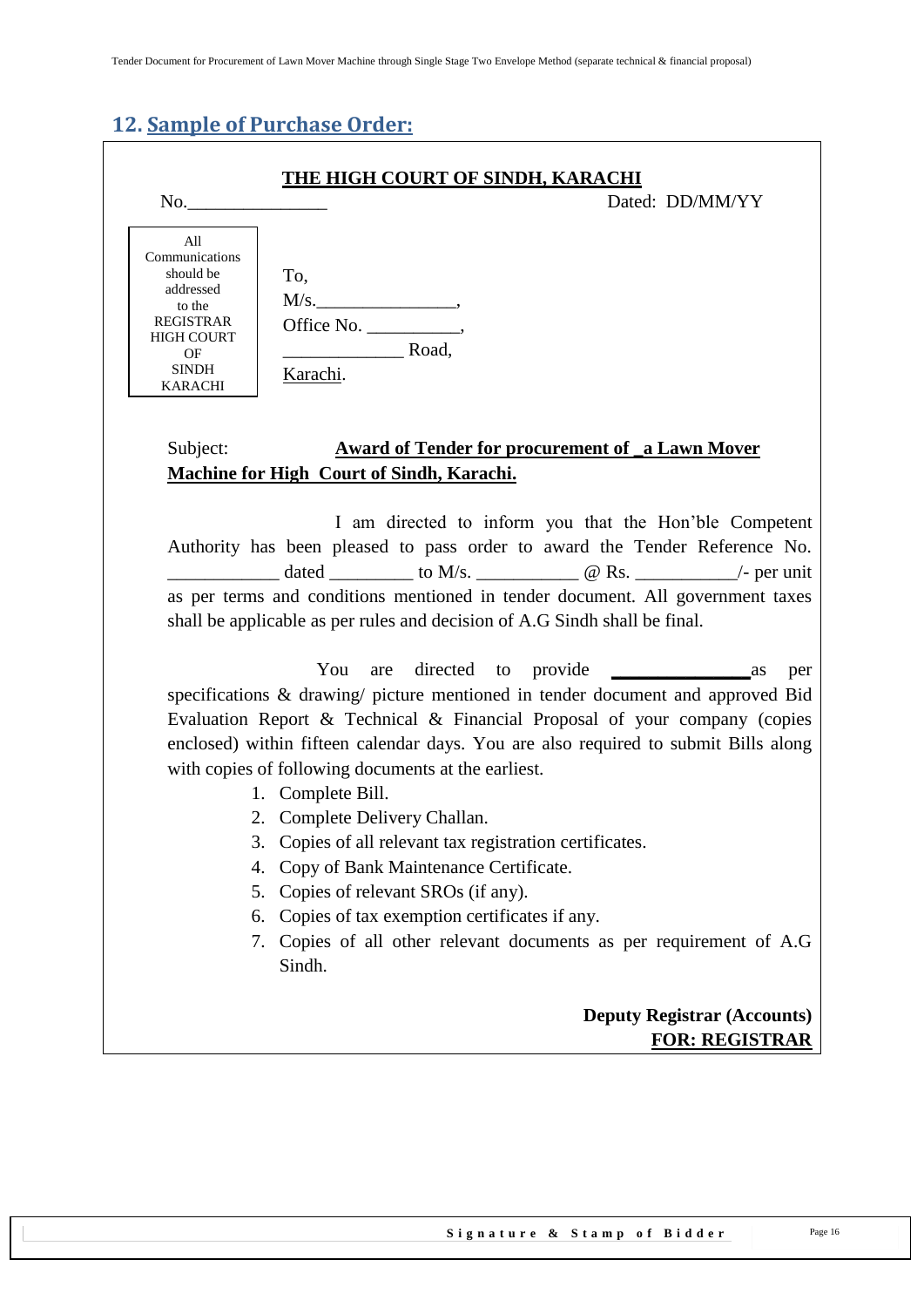| I have carefully read & understood the contents of "Sample Purchase Order" and I do |
|-------------------------------------------------------------------------------------|
| not have any objection on its contents.                                             |
|                                                                                     |
|                                                                                     |
|                                                                                     |
|                                                                                     |
|                                                                                     |
|                                                                                     |
|                                                                                     |
|                                                                                     |
|                                                                                     |

## <span id="page-16-0"></span>**13. Sample of Satisfactory Certificate:**

| It is certified that $M/s$ .<br>has delivered goods as per Purchase |  |
|---------------------------------------------------------------------|--|
| and Tender document dated<br>$\&$<br>Order(s)<br>dated              |  |
| . All the delivered goods were as per specifications $\&$           |  |
| requirements of this Court. Payment may be made to supplier         |  |
| <b>Assistant Registrar (Resident-II)</b>                            |  |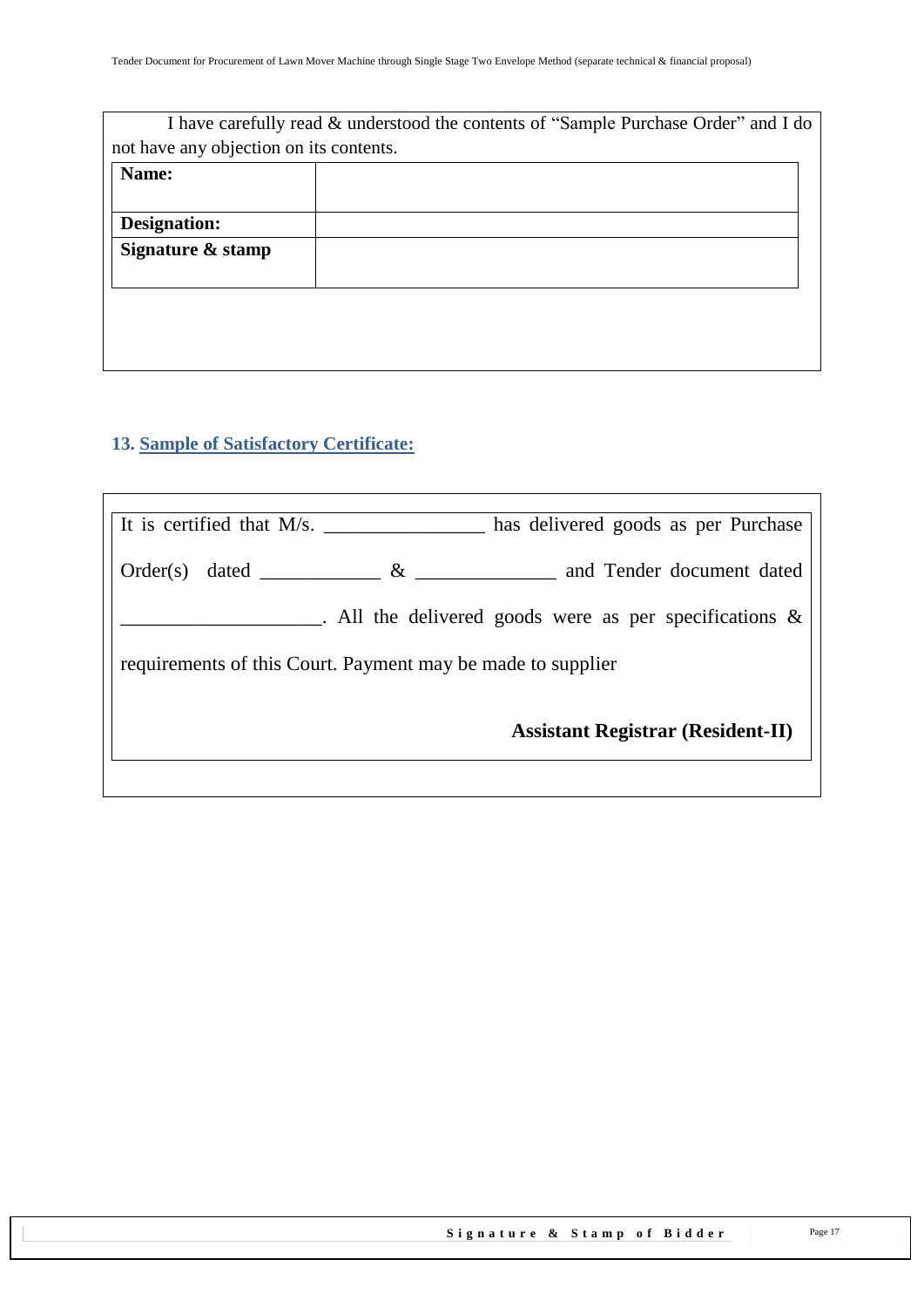## <span id="page-17-0"></span>**14. Sample of Contract to be made with successful bidder**

#### **CONTRACT BETWEEN SHC AND SUPPLIER FOR SUPPLY OF \_LAWN MOVER MACHINE FOR HIGH COURT OF SINDH, KARACHI**

This Deed of Agreement is made and entered into on day of  $\alpha$ 2019

#### **BETWEEN**

*Sindh High Court Establishment through its Registrar having its Office at High Court of* Sindh, Saddar, Karachi, (here in after called SHC which term shall include its successors and assigns) on the **One Part**.

#### **AND**

\_\_\_\_\_\_\_\_\_\_\_\_\_\_\_\_\_\_\_\_\_\_\_\_\_\_\_\_\_\_ having its office at \_\_\_\_\_\_\_\_\_\_\_\_\_\_\_\_\_\_\_\_\_\_ (here in after called SUPPLIER which term shall include successors and assigns) on the Other Part.

And whereas SHC desires to purchase the set of the set of the set of the set of the set of the set of the set of the set of the set of the set of the set of the set of the set of the set of the set of the set of the set of requirements, terms & conditions mentioned in tender document and approved bid evaluation report.

**And whereas** SUPPLIER expresses his desire to provide the same as per specifications/ requirements, terms & conditions mentioned in tender document and approved bid evaluation report.

**And whereas** Supplier has represented that it is a professional and has the technical expertise, experience and resources to provide the goods as per specifications/ requirements, mentioned in tender documents.

**Whereas** on the basis of the Supplier"s representations, SHC has agreed to purchase the same, in accordance with the terms and conditions tender document and this Agreement.

Now, therefore in consideration of the mutual promises and obligations set out in this Agreement, the sufficiency of which is hereby acknowledged, the Parties, intending to be legally bound, agree as follows:

Now this deed of agreement witness the terms and conditions as follows :

- 1. That the Agreement shall come into force immediately and shall remain valid till complete delivery of goods.
- 2. That the quality and quantity of Lawn Mover Machine shall be as per specification/ requirements mentioned in tender document.
- 3. That the delivery of the materials shall be made by SUPPLIER at their own cost, management and responsibility as per tender document.
- 4. That SUPPLIER shall be fully responsible for delivery of Lawn Mover Machine in good condition at the Stores of SHC through delivery dockets in triplicate.
- 5. That Representatives of SHC i.e. Assistant Registrar, Resident-II and Store Supervisor shall inspect the Lawn Mover Machine and reserves the right to reject the same if the representative(s) considers those to be inferior quality to the approved specifications.
- 6. That Lawn Mover Machine rejected by the representative(s) of SHC shall be replaced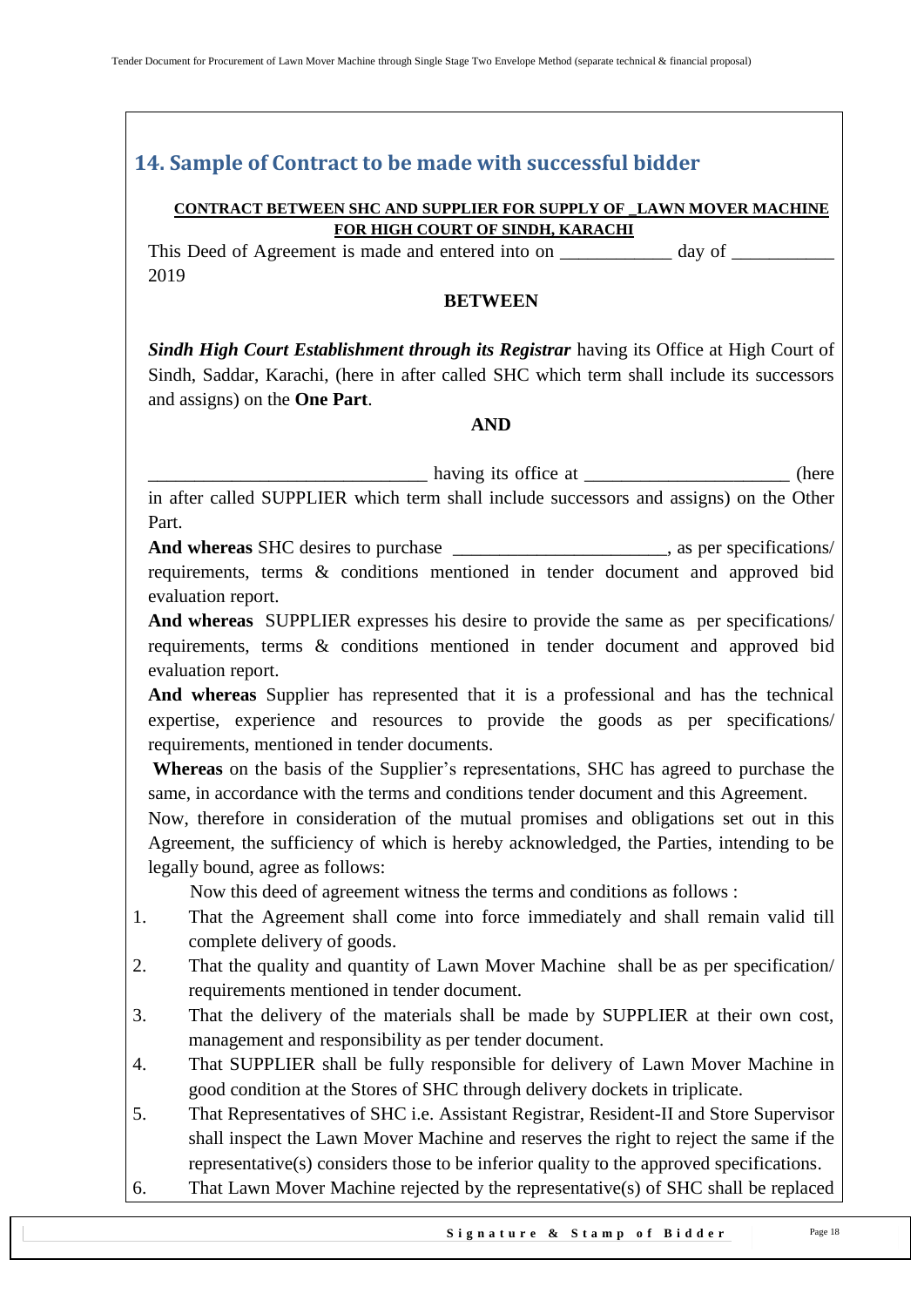by SUPPLIER and SUPPLIER shall bear all risks/costs of the materials rejected by SHC.

- 7. That SHC reserves the right to change the quantity of items as per availability of budget and rules.
- 8. That SUPPLIER shall indemnify SHC in respect of all claims, damages, compensation or expenses payable in consequence of any injury or accident caused by them i.e., SUPPLIER.
- 9. That cost of transportation, or any other incidental charges, if required in connection of the delivery of Lawn Mover Machine shall be borne by SUPPLIER, as per rules.
- 10. That bills submitted by SUPPLIER shall be forwarded to A.G Sindh by SHC. SUPPLIER shall be responsible to submit copies of relevant documents along with bill in coordination with Office of Budget Branch of SHC.
- 11. That all taxes shall be deducted by the Office of A.G Sindh and its decision shall be final.
- 12. That all government taxes shall be applicable as per rules.
- 13. That Bid Security shall be released after submission of Performance Security of 5% of contract price.
- 14. That if SUPPLIER fails to deliver the materials as per agreed Schedule, penalty will be imposed by SHC at the rate of (1%) of total contract value for each day of delay.
- 15. That the terms of this Agreement shall be GOVERNED by the Laws of the Land.
- 16. The failure of a Party to fulfill any of its obligations under this Agreement shall not be considered to be a breach of, or a default under, this Agreement insofar as the inability arises from an event of Force Majeure, provided that the Party affected by that event has taken reasonable precautions, due care and attempted to put in place reasonable alternative arrangements all with the objective of carrying out the terms of this Agreement.
- 17. That In the event of any question or difference or dispute whatsoever arising between the Parties under or in connection with this Agreement or any provision herein contained or its constructions hereof, or as to any matter in any way connected therewith or arising therefrom which cannot be resolved amicably shall be referred to arbitration and finally settled by three arbitrators, one to be appointed by each party and the third by the two appointed arbitrators, in accordance with the Arbitration Act, 1940. The language of arbitration shall be English and the venue of the arbitration shall be Karachi. The decision of the arbitrators shall be final and binding on the Parties who shall give full effect thereto. Any judgment may be entered upon the award in any competent court having jurisdiction.

 IN WITNESS WHEREOF, each of the Parties has caused this Agreement to be executed by their respective, fully authorized representatives as of the date first written above.

**REGISTRAR, HIGH COURT OF SINDH** M/S.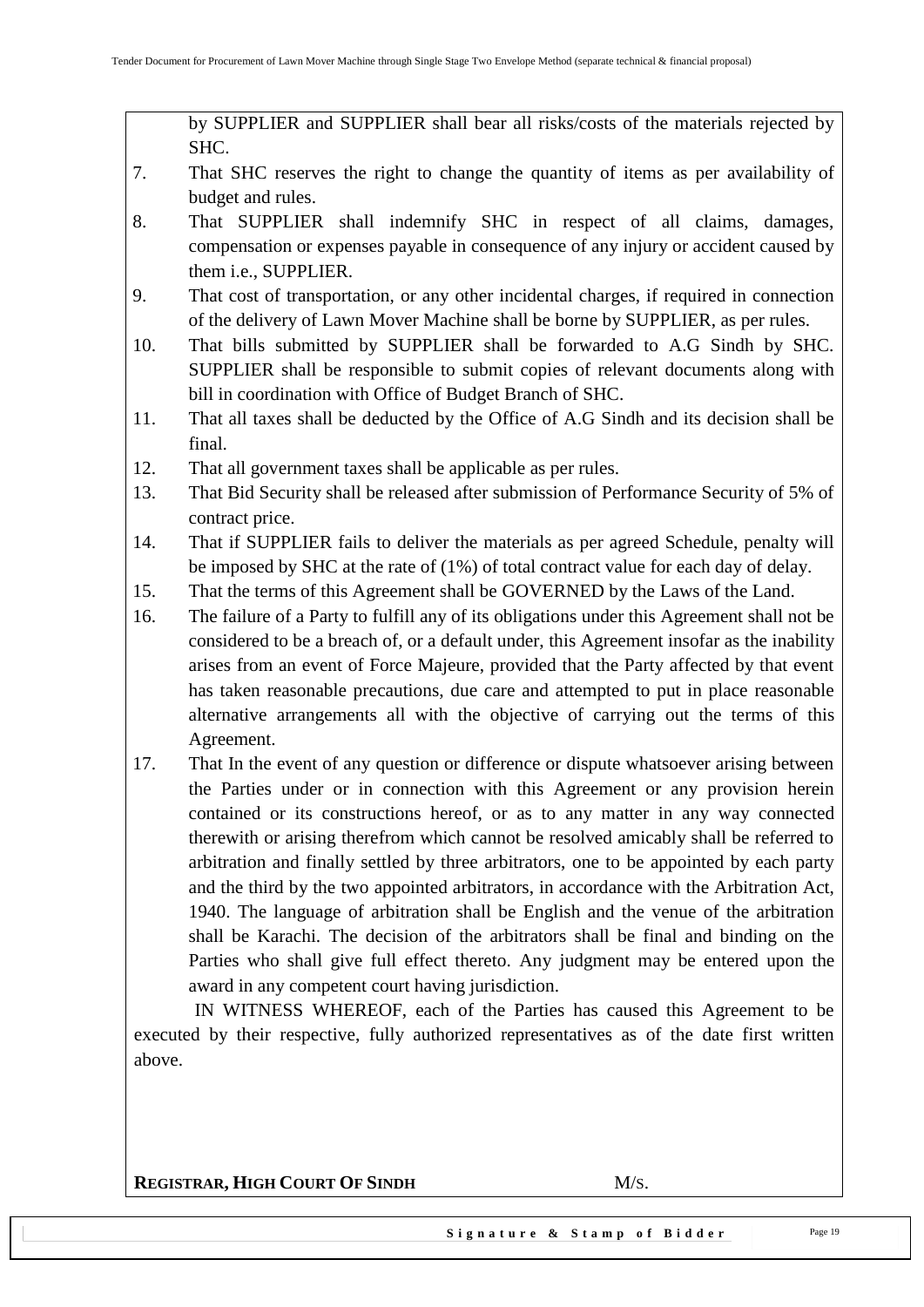| SIGNATURE & OFFICIAL STAMP<br><b>STAMP</b> | SIGNATURE & OFFICIAL |
|--------------------------------------------|----------------------|
| <b>WITNESS:</b>                            |                      |
| NAME:                                      |                      |
| SIGNATURE & OFFICIAL STAMP<br><b>STAMP</b> | SIGNATURE & OFFICIAL |
| NAME:                                      |                      |

I have carefully read & understood the contents of "Sample Contract" and I do not have any objection on its contents.

| Name:               |  |
|---------------------|--|
|                     |  |
| <b>Designation:</b> |  |
|                     |  |
| Signature & stamp   |  |
|                     |  |
|                     |  |
|                     |  |